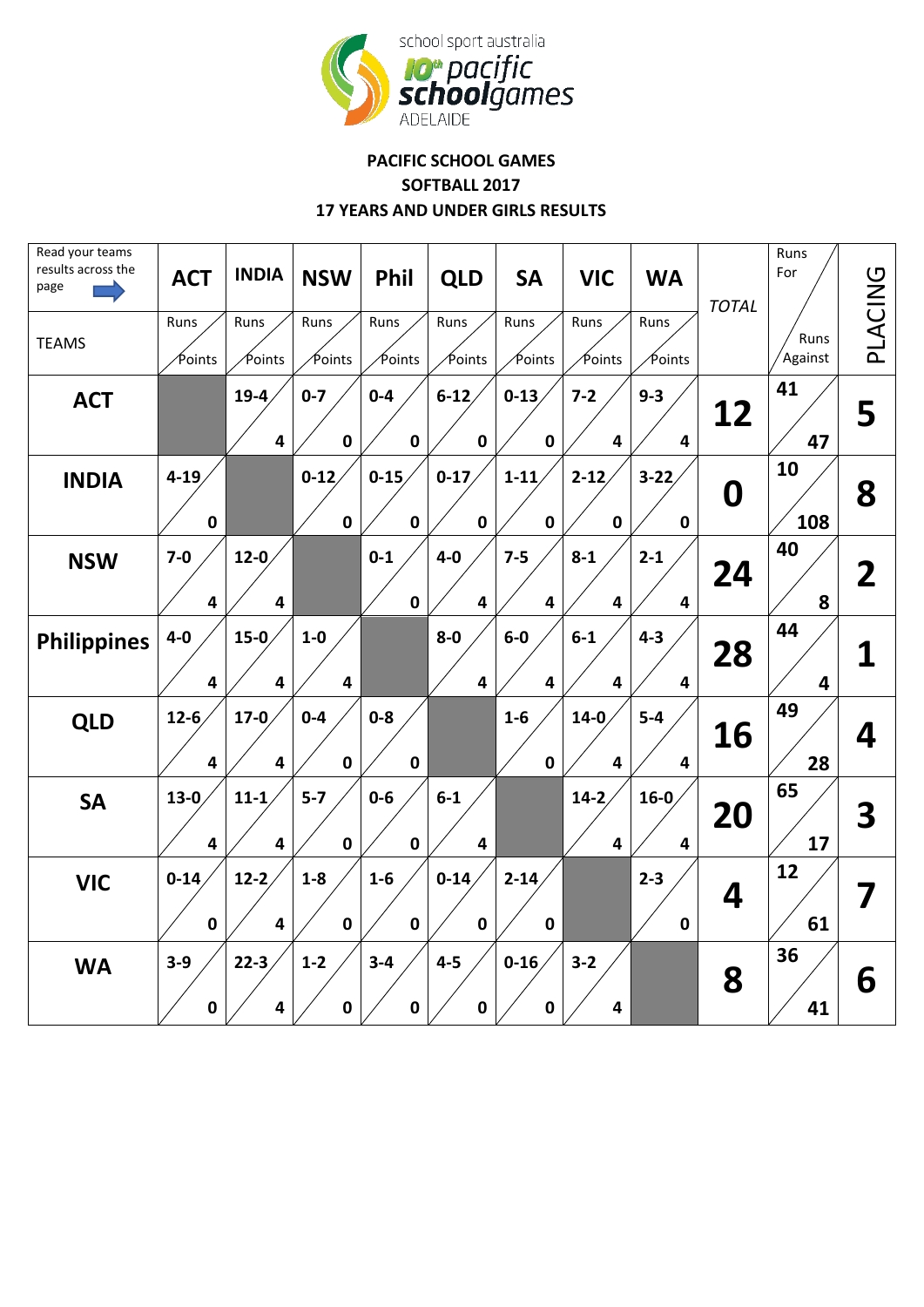## **Allocations of Pools**

| Pool A (1,3,5,7) |             |  |  |  |  |
|------------------|-------------|--|--|--|--|
|                  | Philippines |  |  |  |  |
| 2                | <b>SA</b>   |  |  |  |  |
| 3                | ACT         |  |  |  |  |
|                  | VIC.        |  |  |  |  |

| Pool B (2,4,6,8) |       |  |  |  |  |
|------------------|-------|--|--|--|--|
| 1                | NSW   |  |  |  |  |
| 2                | QLD   |  |  |  |  |
| 3                | WA    |  |  |  |  |
| 4                | INDIA |  |  |  |  |

## **Pool A**

| Read your teams<br>results across the<br>page | Phil                   | <b>SA</b>               | <b>ACT</b>     | <b>VIC</b>     |                   |                                     |              |                         |
|-----------------------------------------------|------------------------|-------------------------|----------------|----------------|-------------------|-------------------------------------|--------------|-------------------------|
| <b>TEAMS</b>                                  | Runs<br>Points         | Runs<br>Points          | Runs<br>Points | Runs<br>Points | TOTAL POOL POINRS | POINTS CARRIED<br><b>FROM ROUND</b> | TOTAL POINTS | POOL PLACING            |
| <b>Philippines</b>                            |                        | $5-2$<br>4              | $9-0$<br>4     | $4-0$<br>4     | 12                | 28                                  | 40           | 1                       |
| <b>SA</b>                                     | $2 - 5$<br>$\mathbf 0$ |                         | $13 - 8$<br>4  | $9 - 0$<br>4   | 8                 | 20                                  | 28           | $\overline{2}$          |
| <b>ACT</b>                                    | $0 - 9$<br>$\mathbf 0$ | $8 - 13$<br>$\mathbf 0$ |                | $9 - 3$<br>4   | 4                 | 12                                  | <b>16</b>    | $\overline{\mathbf{3}}$ |
| <b>VIC</b>                                    | $0 - 4$<br>$\bf{0}$    | $0 - 9$<br>0            | $3-9$<br>0     |                | 0                 | 4                                   | 4            |                         |